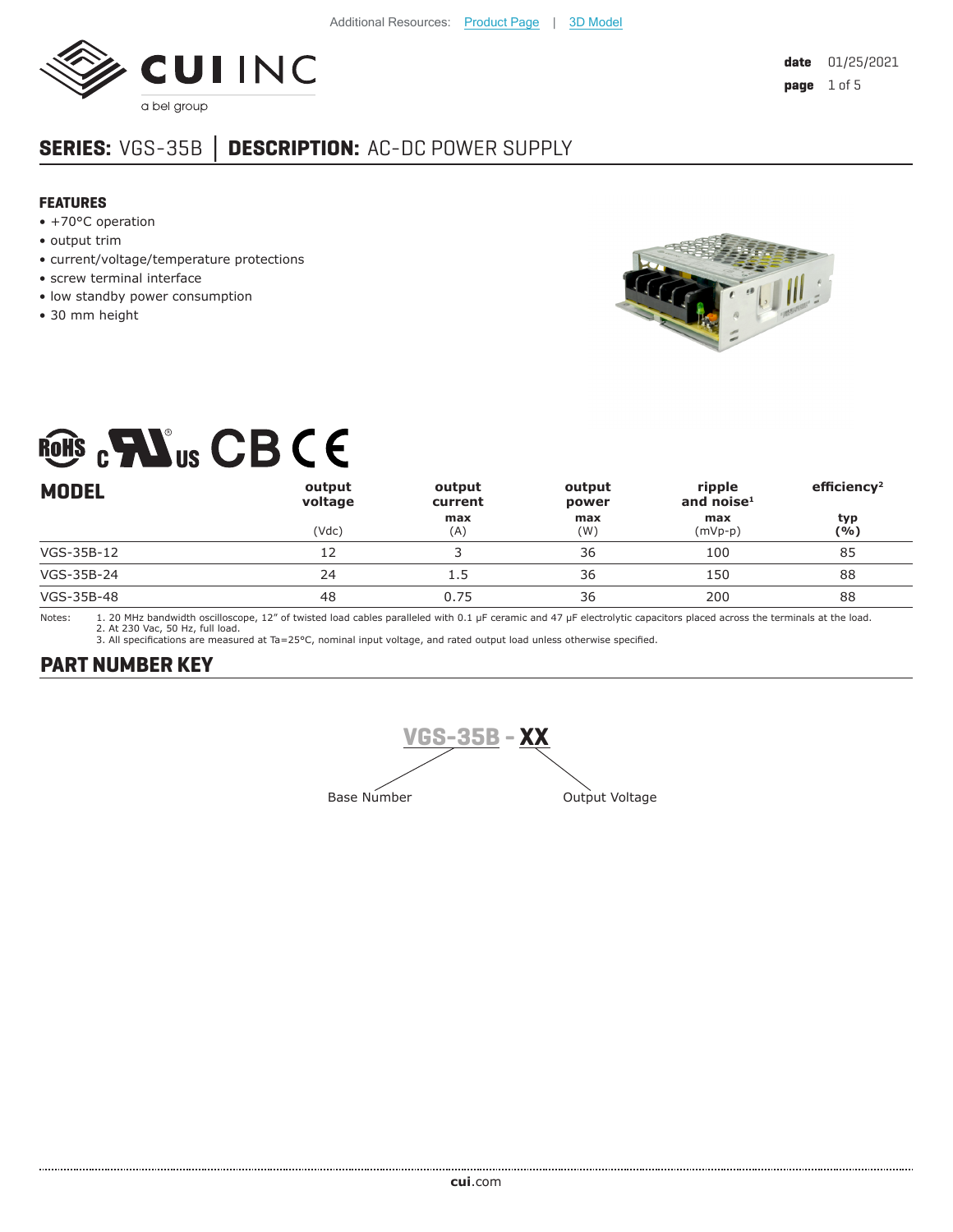#### **INPUT**

| parameter                 | conditions/description                                                       | min | typ | max        | units  |
|---------------------------|------------------------------------------------------------------------------|-----|-----|------------|--------|
| voltage                   |                                                                              | 90  |     | 264        | Vac    |
| frequency                 |                                                                              | 47  |     | 63         | Hz     |
| current                   | at 115 Vac, full load<br>at 230 Vac, full load                               |     |     | 0.8<br>0.4 | Α<br>A |
| inrush current            | at 230 Vac, cold start, full load<br>24 Vdc output model<br>all other models |     |     | 30<br>35   | A<br>A |
| leakage current           |                                                                              |     |     | 3.5        | mA     |
| no load power consumption | at 230 Vac                                                                   |     |     | 0.3        | W      |

#### **OUTPUT**

| parameter           | conditions/description                                                     | min      | typ      | max             | units                          |
|---------------------|----------------------------------------------------------------------------|----------|----------|-----------------|--------------------------------|
| line regulation     | 12 Vdc output model<br>all other models                                    |          |          | ±1<br>$\pm 0.5$ | $\frac{0}{0}$<br>$\frac{0}{0}$ |
| load regulation     | 12 Vdc output model<br>all other models                                    |          |          | ±1<br>$\pm 0.5$ | $\frac{0}{0}$<br>$\frac{0}{0}$ |
| adjustability       | built in trim pot                                                          |          | ±10      |                 | $\frac{0}{0}$                  |
| start-up time       | at 115/230 Vac input, full load                                            |          |          | 2               | S                              |
| rise time           | at 115/230 Vac input, full load<br>24 Vdc output model<br>all other models |          | 35<br>30 |                 | ms<br>ms                       |
| hold-up time        | at 115 Vac input, full load<br>at 230 Vac input, full load                 | 12<br>30 |          |                 | ms<br>ms                       |
| switching frequency |                                                                            |          | 65       |                 | <b>kHz</b>                     |

### **PROTECTIONS**

| parameter                | conditions/description                         | min | tvp | max | units         |
|--------------------------|------------------------------------------------|-----|-----|-----|---------------|
| over voltage protection  | output shutdown, must recycle power to recover | 120 |     | 145 | $\frac{0}{0}$ |
| over current protection  | output shutdown, auto recovery                 | 110 |     | 180 | $\frac{0}{0}$ |
| short circuit protection | output shutdown, auto recovery                 |     |     |     |               |

## **SAFETY & COMPLIANCE**

| parameter                                                                                                                                                                            | conditions/description                                                                                             | min               | typ                   | max | units                        |
|--------------------------------------------------------------------------------------------------------------------------------------------------------------------------------------|--------------------------------------------------------------------------------------------------------------------|-------------------|-----------------------|-----|------------------------------|
| isolation voltage                                                                                                                                                                    | input to output for 1 minute, 10 mA<br>input to ground for 1 minute, 10 mA<br>output to ground for 1 minute, 10 mA |                   | 1,500<br>1,500<br>500 |     | Vac<br>Vac<br>Vac            |
| isolation resistance                                                                                                                                                                 | input to output at 500 Vdc<br>input to ground at 500 Vdc<br>output to ground 500 Vdc                               | 100<br>100<br>100 |                       |     | $M\Omega$<br>$M\Omega$<br>MΩ |
| safety approvals                                                                                                                                                                     | certified to 62368: EN<br>certified to 60950: IEC/UL                                                               |                   |                       |     |                              |
| safety class                                                                                                                                                                         | class I                                                                                                            |                   |                       |     |                              |
| conducted emissions                                                                                                                                                                  | EN 55032:2015, Class B                                                                                             |                   |                       |     |                              |
| radiated emissions                                                                                                                                                                   | EN 55032:2015, Class B                                                                                             |                   |                       |     |                              |
| input current harmonics                                                                                                                                                              | EN 61000-3-2:2014, Class A                                                                                         |                   |                       |     |                              |
| voltage fluctuation and flicker                                                                                                                                                      | EN 61000-3-3:2013, Class A                                                                                         |                   |                       |     |                              |
| <b>ESD immunity</b>                                                                                                                                                                  | IEC 61000-4-2, air: ±8 kV; contact: ±4 kV, Class A                                                                 |                   |                       |     |                              |
| radiated field immunity                                                                                                                                                              | IEC 61000-4-3, 3 V/m, Class A                                                                                      |                   |                       |     |                              |
| electrical fast transient<br>immunity                                                                                                                                                | IEC 61000-4-4, Ac power port: 1 kV;<br>signal & telecommunication ports: 0.5 kV, Class B                           |                   |                       |     |                              |
| 1. The power supply is considered a component which will be installed into final equipment. The final equipment still must be tested to meet the necessary EMC directives.<br>Notes: |                                                                                                                    |                   |                       |     |                              |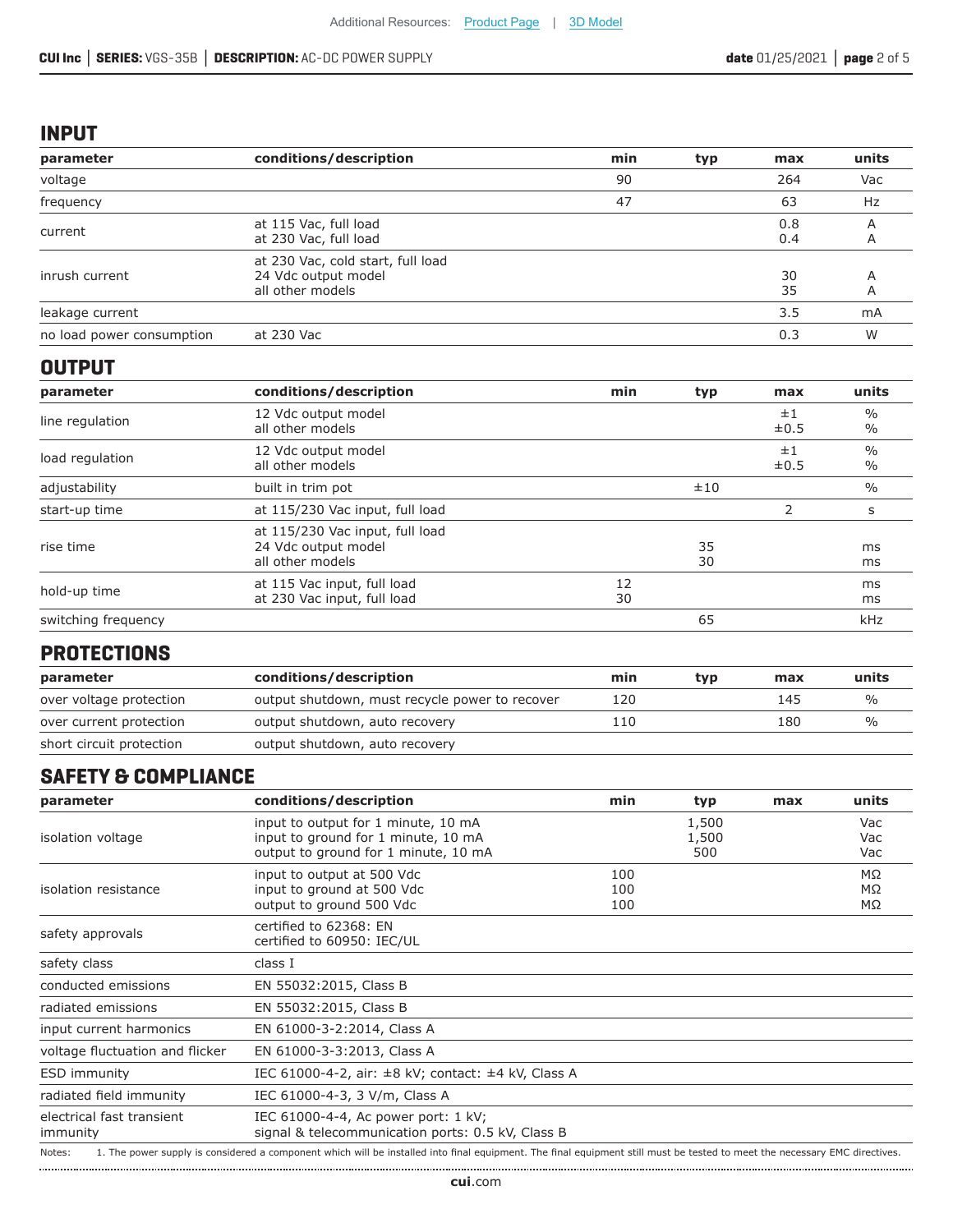## **SAFETY & COMPLIANCE (CONTINUED)**

| parameter                   | conditions/description                                                                                                                                                    | min | typ     | max | units |
|-----------------------------|---------------------------------------------------------------------------------------------------------------------------------------------------------------------------|-----|---------|-----|-------|
| surge immunity              | IEC $61000-4-5$ , input L to input N: 1 kV;<br>input L to FG: 2 kV; input N to FG: 2 kV, Class C                                                                          |     |         |     |       |
| conducted immunity          | IEC 61000-4-6, frequency range: 0.15~80 MHz;<br>field strength: 3 Vms, Class A                                                                                            |     |         |     |       |
| magnetic field immunity     | IEC 61000-4-8, 1 A/m, Class A                                                                                                                                             |     |         |     |       |
| voltage dips, interruptions | IEC 61000-4-11:<br>voltage dips >95% reduction, 0.5 period, Class A<br>voltage dips 30% reduction, 25 period, Class B<br>voltage dips >95% reduction, 250 period, Class C |     |         |     |       |
| <b>MTBF</b>                 | as per MIL-HDBK-217F, 25°C                                                                                                                                                |     | 200,000 |     | hours |
| <b>RoHS</b>                 | yes                                                                                                                                                                       |     |         |     |       |

Notes: 1. The power supply is considered a component which will be installed into final equipment. The final equipment still must be tested to meet the necessary EMC directives.

#### **ENVIRONMENTAL**

| parameter             | conditions/description | min   | typ | max | units         |
|-----------------------|------------------------|-------|-----|-----|---------------|
| operating temperature | see derating curves    | $-20$ |     | 70  | $\circ$       |
| storage temperature   |                        | -40   |     | 85  | $\circ$       |
| operating humidity    | non-condensing         | 20    |     | 90  | $\frac{0}{0}$ |
| storage humidity      | non-condensing         | 10    |     | 95  | $\%$          |

## **DERATING CURVES**

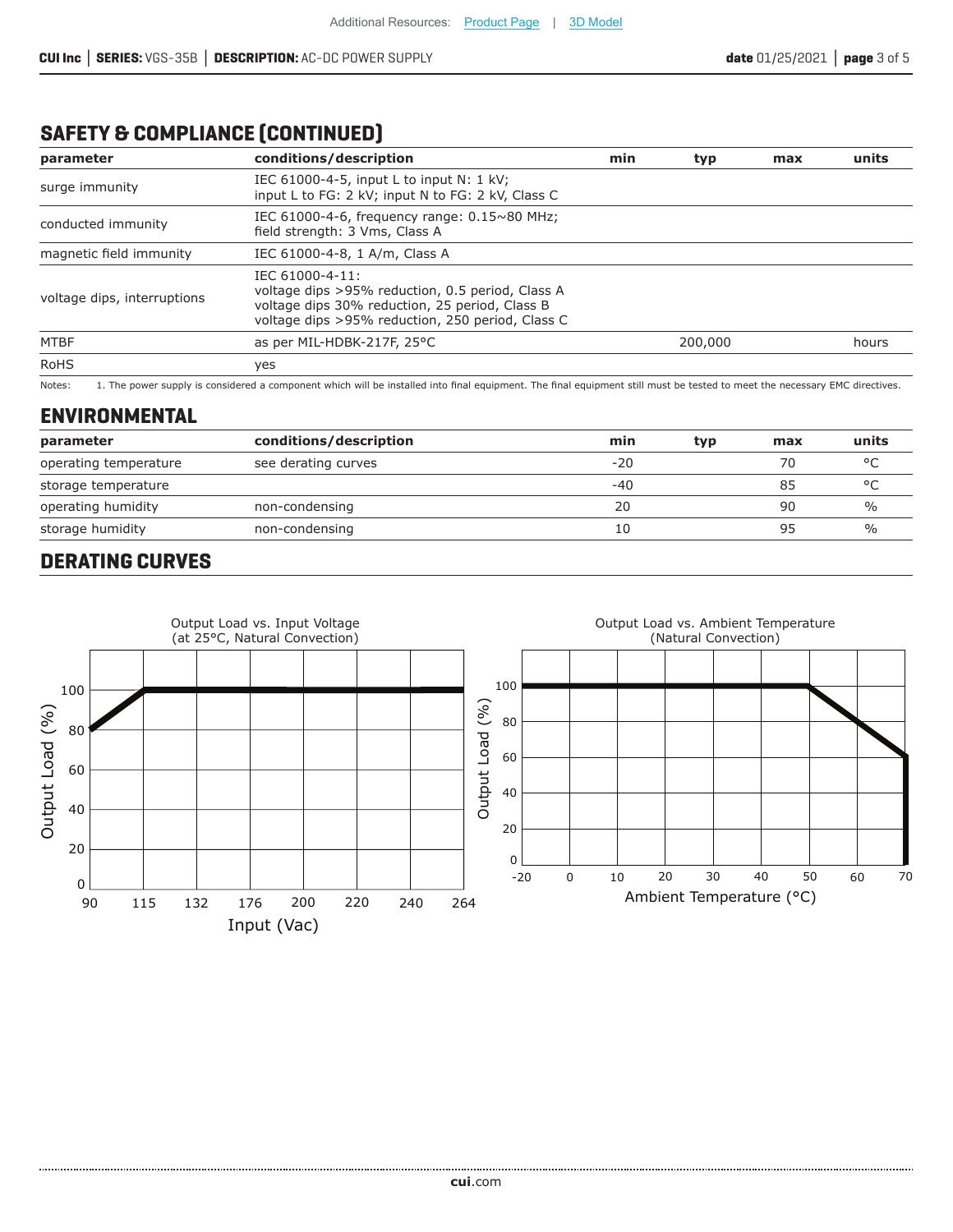### **MECHANICAL**

| conditions/description   | min | typ                                                          | max | units |
|--------------------------|-----|--------------------------------------------------------------|-----|-------|
| $99 \times 82 \times 30$ |     |                                                              |     | mm    |
|                          |     | 200                                                          |     |       |
| natural convection       |     |                                                              |     |       |
|                          |     |                                                              |     |       |
|                          |     | screw terminals accept $22 \sim 12$ AWG wire, 1.2 N-m torque |     |       |

## **MECHANICAL DRAWING**

units: mm tolerance: ±0.3 mm

| Input/Output Connector |       |  |  |  |
|------------------------|-------|--|--|--|
| PIN<br>Function        |       |  |  |  |
| 1                      | AC(L) |  |  |  |
| AC(N)<br>$\mathcal{P}$ |       |  |  |  |
| 3<br>FG                |       |  |  |  |
| 4                      | -V    |  |  |  |
| 5                      | +V    |  |  |  |

| <b>MOUNTING SCREWS</b> |                             |              |  |  |  |  |
|------------------------|-----------------------------|--------------|--|--|--|--|
| <b>Screw Size</b>      | Max Depth                   | Torque       |  |  |  |  |
| M3X0.5                 | 4 mm                        | $<$ 0.75 N-m |  |  |  |  |
| M4X0.7                 | 4 mm                        | $< 0.8 N-m$  |  |  |  |  |
|                        | <b>MOUNTING ORIENTATION</b> |              |  |  |  |  |
|                        | .                           |              |  |  |  |  |

Note: 1. Parts should not be mounted in an upside down orientation.